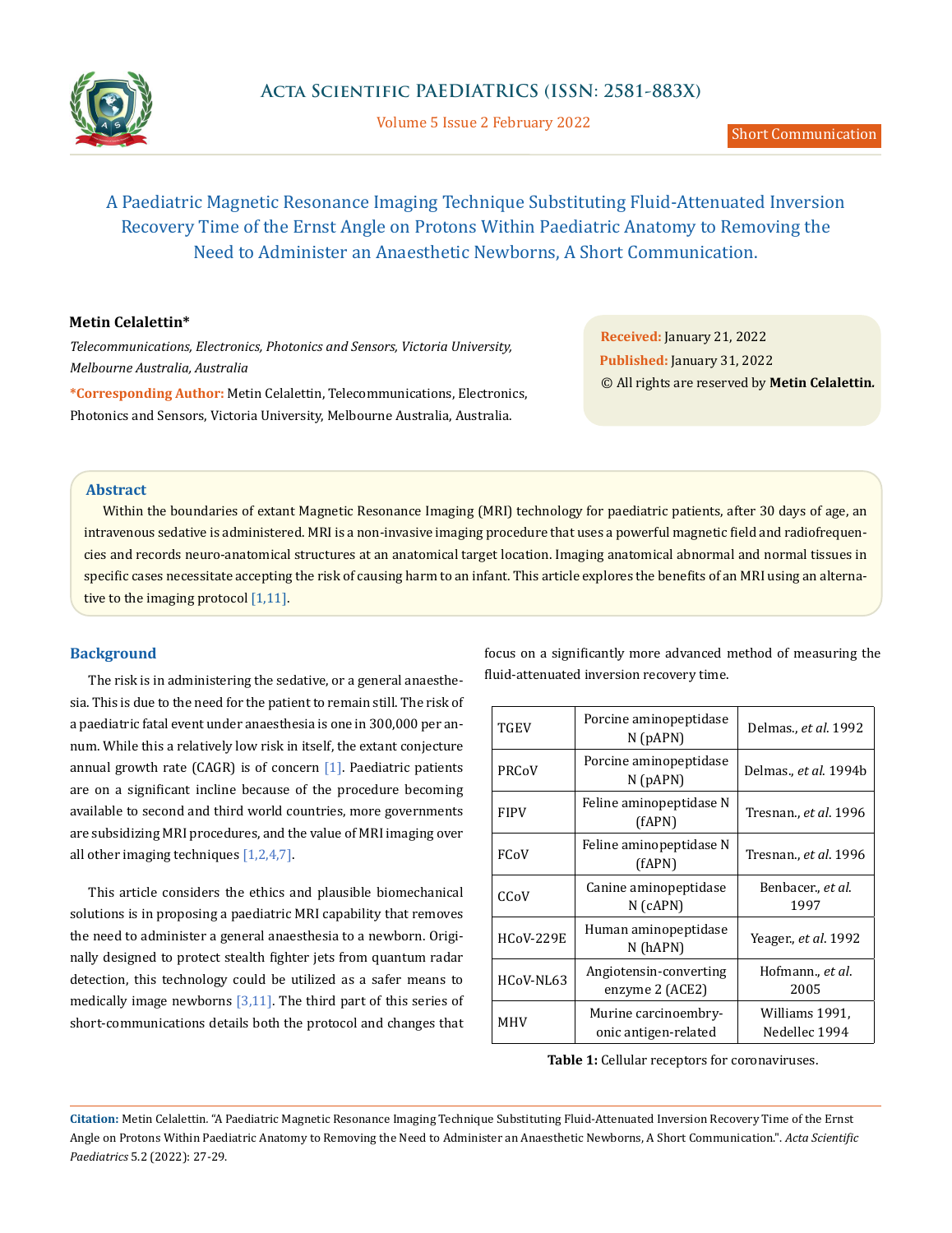The receptors in Table 1 are those for severe acute respiratory syndrome - 2, (SARS-2) each one a separate molecular compound with charges attributed able to their molecular structures  $[12]$ .

The difference between the polarization of human tissues during an MRI is to differentiate between the Ernst angle of spin polarized protons and measure extant fluid attenuation inversion recovery times. This requires a newborn to be administered anaesthesia during imaging to keep them still so as to repeat the procedure as required under extant technological limitations [1,3,10-12].

The brain is surrounded by cerebrospinal fluid (CSF), which has roughly the same signal intensity on images as brain tissue. Pulse sequences makes hyperintense signals from water, turn hypointense (black) on T2 images while keeping lesions hyperintense and recognizable. This is consistent with other tissues in the body; their FLAIR signals are too similar for a single quarter-second image [5- 7,9].

In measuring the fluid-attenuated inversion recovery time of the Ernst angle on protons within the human anatomy, several measurements are required, necessitating a radically more accurate technique.

'Celalettin's 1st Paradigm' expresses the behaviour of SARS-2 described by:



And:

*Γ* = The SPEG electric dipole spin resonance frequency

 $\lambda$  = Free Electron Laser frequency

T = Tunnel

'Celalettin's 1<sup>st</sup> Paradigm' at Equation 1, can be used to measure the electric charges of the SARS-2 molecular constructs.

# **Conclusion**

The paediatric 'Hand-Held Magnetic Resonance Imaging Device' (H2MRI) $\degree$  in Part 2 and 3 of this Short Communication will further dissect and manipulate the paradigm in order to focus on the way in which extant MRI machines measure polarized Ernst angles on protons within anatomy. This could be engineered into a Hand-Held Magnetic Resonance Imaging Device (H2-MRI©), which would remove the need to administer a sedative to newborns in addition to providing a more accurate image.

### **Bibliography**

- 1. Abraham S., *et al.* ["Deduced sequence of the bovine coronavi](https://pubmed.ncbi.nlm.nih.gov/2184576/)[rus spike protein and identification of the internal proteolytic](https://pubmed.ncbi.nlm.nih.gov/2184576/)  cleavage site". *Virology* [176 \(1990\): 296-301.](https://pubmed.ncbi.nlm.nih.gov/2184576/)
- 2. Ahlquist P., *et al.* ["Host factors in positive-strand RNA virus ge](https://journals.asm.org/doi/10.1128/JVI.77.15.8181-8186.2003)nome replication". *[Journal of Virology](https://journals.asm.org/doi/10.1128/JVI.77.15.8181-8186.2003)* 77 (2003): 8181-8186.
- 3. Almazan F., *et al.* ["Engineering the largest RNA virus genome](https://www.pnas.org/content/97/10/5516)  [as an infectious bacterial artificial chromosome".](https://www.pnas.org/content/97/10/5516) *Proceed[ings of the National Academy of Sciences of the United States of](https://www.pnas.org/content/97/10/5516)  America* [97 \(2000\): 5516-5521.](https://www.pnas.org/content/97/10/5516)
- 4. Almazan F., *et al.* ["The nucleoprotein is required for effi](https://journals.asm.org/doi/10.1128/JVI.78.22.12683-12688.2004)[cient coronavirus genome replication".](https://journals.asm.org/doi/10.1128/JVI.78.22.12683-12688.2004) *Journal of Virology* 78 [\(2004\): 12683-12688.](https://journals.asm.org/doi/10.1128/JVI.78.22.12683-12688.2004)
- 5. [Almeida JD and Tyrrell DA. "The morphology of three previ](https://pubmed.ncbi.nlm.nih.gov/4293939/)[ously uncharacterized human respiratory viruses that grow in](https://pubmed.ncbi.nlm.nih.gov/4293939/)  organ culture". *[Journal of General Virology](https://pubmed.ncbi.nlm.nih.gov/4293939/)* 1 (1967): 175-178.
- 6. Almeida JD., *et al.* "Coronaviruses". *Nature* 220 (1998): 650.
- 7. Alonso S., *et al.* "*In vitro* and *in vivo* [expression of foreign genes](https://pubmed.ncbi.nlm.nih.gov/11842252/)  [by transmissible gastroenteritis coronavirus-derived minig](https://pubmed.ncbi.nlm.nih.gov/11842252/)enomes". *[Journal of General Virology](https://pubmed.ncbi.nlm.nih.gov/11842252/)* 83 (2002): 567-579.
- 8. An S and Makino S. "Characterizations of coronavirus cis-act[ing RNA elements and the transcription step affecting its tran](https://pubmed.ncbi.nlm.nih.gov/9527929/)scription efficiency". *Virology* [243 \(1998\): 198-207.](https://pubmed.ncbi.nlm.nih.gov/9527929/)
- 9. An S., *et al.* ["Coronavirus transcription early in infection".](https://pubmed.ncbi.nlm.nih.gov/9765389/) *Journal of Virology* [72 \(1998\): 8517-8524.](https://pubmed.ncbi.nlm.nih.gov/9765389/)
- 10. Anand K., *et al.* ["Structure of coronavirus main proteinase re](https://pubmed.ncbi.nlm.nih.gov/12093723/)[veals combination of a chymotrypsin fold with an extra alpha](https://pubmed.ncbi.nlm.nih.gov/12093723/)helical domain". *The EMBO Journal* [21 \(2002\): 3213-3224.](https://pubmed.ncbi.nlm.nih.gov/12093723/)
- 11. [Gunter JB. "Benefit and Risks of Local Anesthetics in Infants](https://pubmed.ncbi.nlm.nih.gov/12269841/)  and Children". *Pediatric-Drugs* [4 \(2002\): 649-672.](https://pubmed.ncbi.nlm.nih.gov/12269841/)
- 12. [Masters PS. "The molecular biology of coronaviruses".](https://pubmed.ncbi.nlm.nih.gov/16877062/) *Advanc[es in Virus Research](https://pubmed.ncbi.nlm.nih.gov/16877062/)* 66 (2006): 193-292.

**Citation:** Metin Celalettin*.* "A Paediatric Magnetic Resonance Imaging Technique Substituting Fluid-Attenuated Inversion Recovery Time of the Ernst Angle on Protons Within Paediatric Anatomy to Removing the Need to Administer an Anaesthetic Newborns, A Short Communication.". *Acta Scientific Paediatrics* 5.2 (2022): 27-29.

28